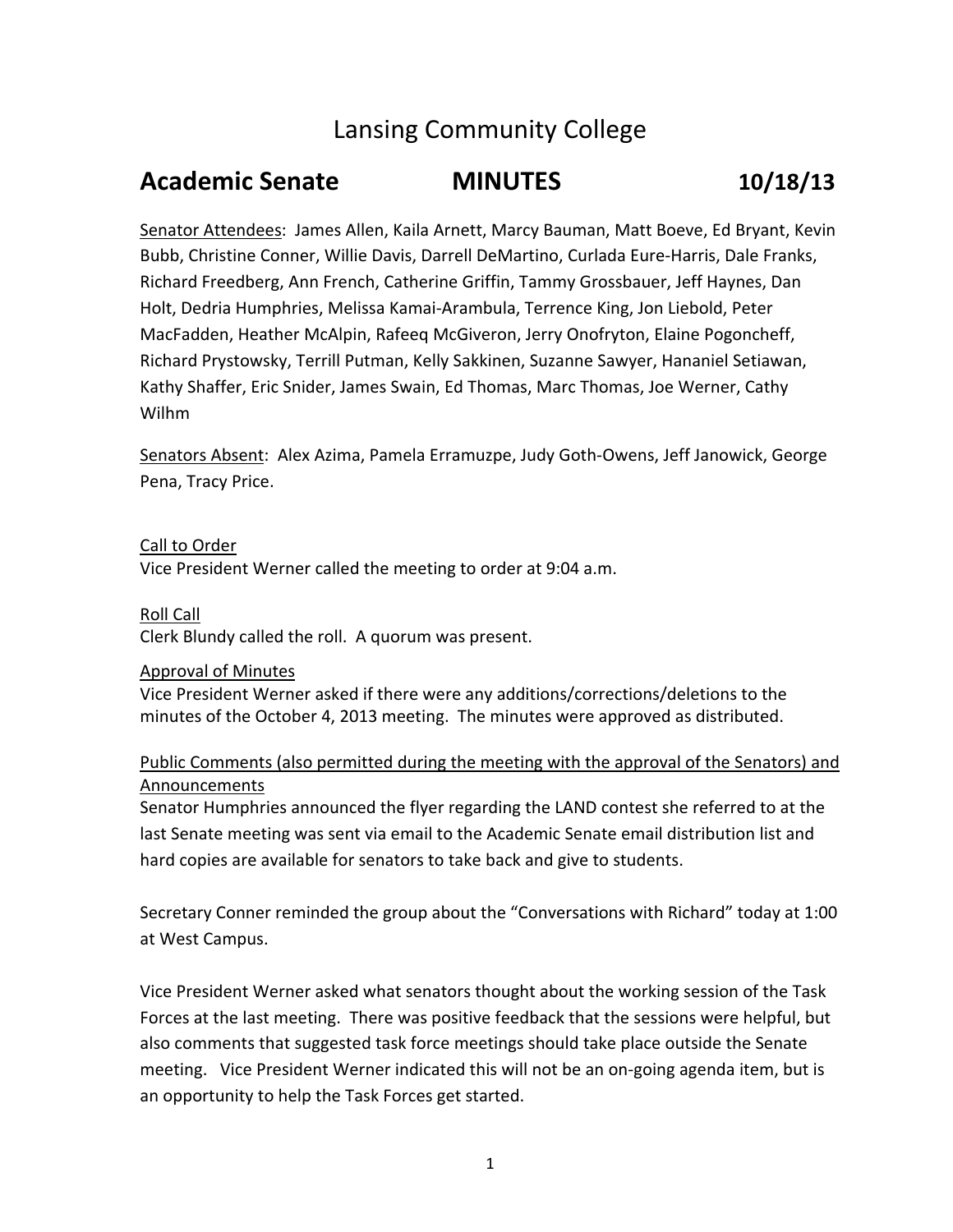Clerk Blundy asked that co‐chairs and chairs of any Senate task forces and subcommittees please keep attendance at all subcommittee meetings, and submit via email to her the meeting name, date, time, and attendees so she may submit this information to divisions for adjuncts to be paid.

There was further discussion from the Senate regarding the LSJ article in last week's paper and its comments about the Senate having a good relationship w/administration. Senator Griffin once again recommended that the Senate and college administration attend a joint retreat to help promote communication and trust building. There was support and also discussion regarding the administrator representation on the Senate, interest from the group in hearing more from administrators during Senate meetings. Feedback from a few administrative reps included some frustration in trying to figure out the administrator's role in the Senate because it is a faculty senate. We are all on the same team and want the same things, so it is frustrating to hear talk of "sides." We come to the Senate meetings not as administrators, but as senators, ready to get things done. The student representatives spoke of their concern of the tension between faculty and administration and wanted to know what they could do as students to help. It was recommended by Senator Griffin that this issue of trust and communication between faculty and administration be addressed by the taskforce for Leadership, Culture & Communication. Senator Pogoncheff responded as the co‐chair that this could be an action plan for the taskforce.

Vice President Werner asked Secretary Conner to make this an agenda item for a future senate meeting for further discussion. We have to keep in mind what type of senate we are ‐ we are an academic senate not a MAHE senate. A lot of the unrest between faculty and administration is MAHE business. We need to look at our charter and let our actions speak.

It was also suggested it may be helpful for the Board of Trustees to hear a regular update from the Senate, if not on their agenda, then by public comment. Senators were encouraged to attend board meetings, the next of which is Monday evening, October 21.

There was discussion regarding Senate meetings and how to keep meetings focused on agenda items and conducting business. Vice President Werner indicated that specific motions/resolutions and agenda items should be submitted to Secretary Conner to review with the executive committee. If an item is brought up at a meeting, it would go as an agenda item to the next meeting. We want people to have notice so they can come prepared to discuss.